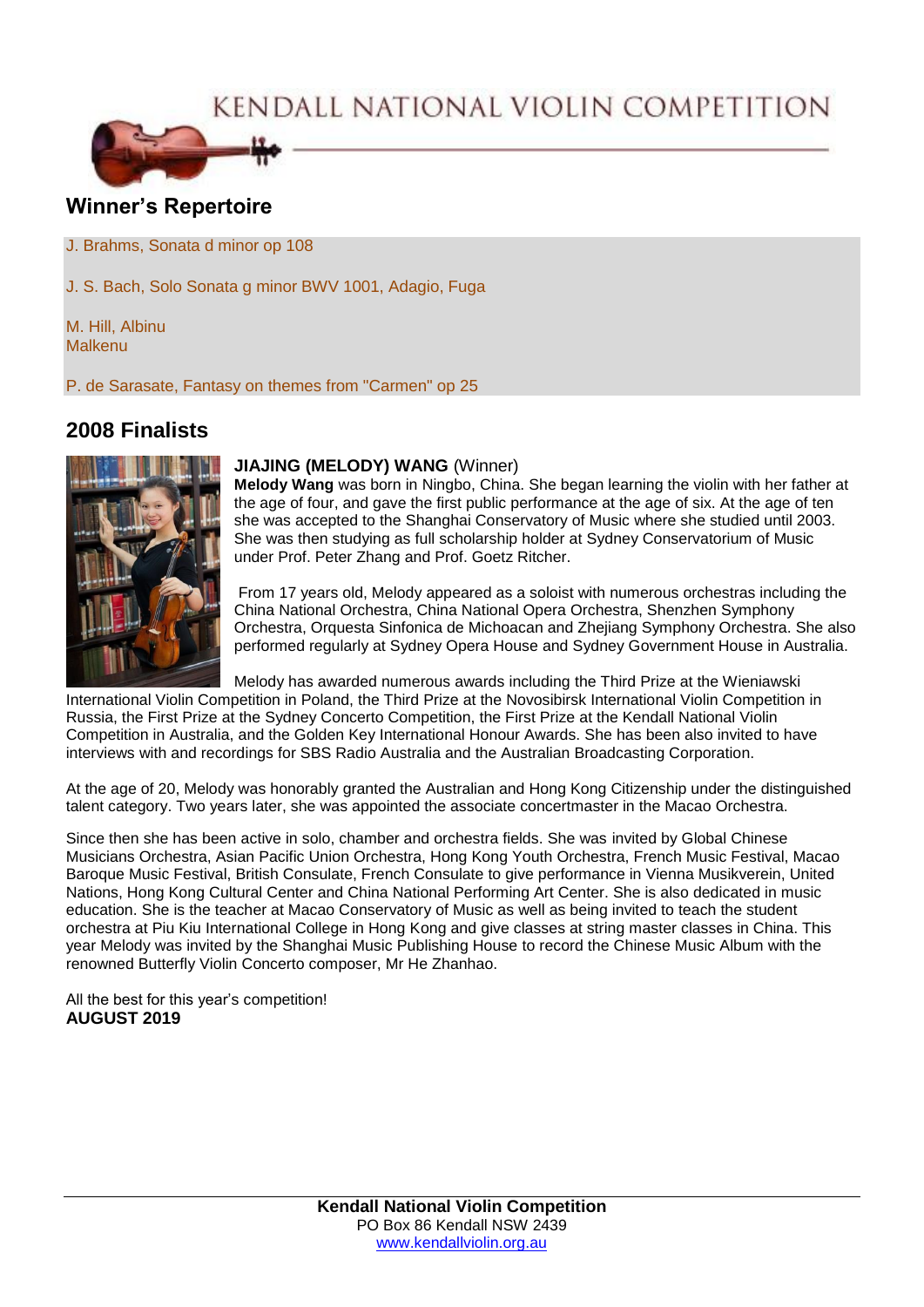

## **TESSA HO (CHONG)**

Tessa holds a Bachelor of Music (Hons.) from the University of Melbourne, Melbourne Conservatorium of Music, and a Masters of Arts in Violin Performance (Dist.) and DipRAM from the Royal Academy of Music. She has previously studied with Leonid Zeyde, Mark Mogilevski and Maureen Smith. Currently, Tessa is based in Melbourne teaching the violin and piano through her own music school.

Tessa has been the recipient of many awards and scholarships, most notably being named the Victorian 3MBS FM Young Performer of the Year, the Australian National MBS FM Young Performer of the Year, both in 2010, and the winner of 29<sup>th</sup> National Youth Concerto Competition in 2004. She was also the ABRSM International Postgraduate

Scholar at the Royal Academy of Music. Tessa was awarded the Roth Prize for Best Performance by a Violin Finalist from the Royal Academy of Music, and has received multiple University of Melbourne Graduate Scholarships; including the Ormond Scholarship, the Joyce McKenna Scholarship and the Sir William McKie Travelling Scholarship. Tessa has played under the baton of world-renowned conductors, including Trevor Pinnock, Marin Alsop, Jac Van Steen, Christian Thielemann, Pierre Laurent-Aimard, Elgar Howarth, Sir Mark Elder and the late Sir Colin Davis.

As a chamber musician, she has performed extensively with quartets across Europe, the United Kingdom and The United States.

Tessa says "I am currently living in the US and wish this everyone the best for this year's competition!" **August 2019**



### **CHRISTINA LIEBERWIRTH-MORRIS**

Christina completed her Bachelor of Music Performance with First Class Honours in 2009 with Goetz Richter at the Sydney Conservatorium of Music. For many years she was participant in the Australian Youth Orchestra programs, and member oft he Sydney Sinfonia.

Since moving to Europe, Christina has completed two Masters degrees in Violin Performance and Music Pedagogy. Her teachers include Magdalena Rezler, Julia

Schröder (Basel Chamber Orchestra) and Anne Katherina Schreiber (Freiburg Baroque Orchestra). Further inspiration has come through collaborations with Kolja Blacher, Muriel Cantoreggi, Ingulf Turban, Christian Ostertag and Tanja Bender-Becker, Sophia Jaffé as well as the Ensemble Recherche.

Christina has taken part in a wide variety of orchestral activity in Germany. In 2016 and 2017 she was contracted as Principle First Violin with the Freiburg Philharmonic performing both symphonic and opera programs. She completed an internship with the Stuttgart Philharmonic in 2012 and was a permanent member of the Folkwang Chamber Orchestra in Essen in 2015. Christina currently performs casually with the Basel Chamber Orchestra, Staatsphilharmonie Rheinland-Pfalz, Freiburg Philharmonic as well as the Freiburg Bach Orchestra on period instruments.

Currently Christina holds a teaching contract at the Freiburg Musikhochschule and was assistant teacher to Professor Julia Schröder in 2018. **AUGUST 2019**



### **LACHLAN O'DONNELL**

Lachlan is a Sydney-based violinist/violist who regularly performs throughout Australia and abroad as a soloist, chamber musician and orchestral leader

Ensembles with which he appears on a regular basis include the Australian Chamber Orchestra, the Sydney, Melbourne and Queensland Symphony Orchestras, Orchestra Victoria, the Melbourne Chamber Orchestra, and the Adelaide Symphony Orchestra (as guest Associate Concertmaster).

As a soloist, Lachlan has appeared at major concert halls throughout Europe and Australia, performed live broadcasts for ABC Classic FM, 3MBS, WQXR New York and SRF2 Swiss radio, and has performed concerti with the Lucerne Festival Academy Orchestra, Queensland Symphony Orchestra, Orchestra Victoria and ACO

**Kendall National Violin Competition** PO Box 86 Kendall NSW 2439 [www.kendallviolin.org.au](http://www.kendallviolin.org.au/)